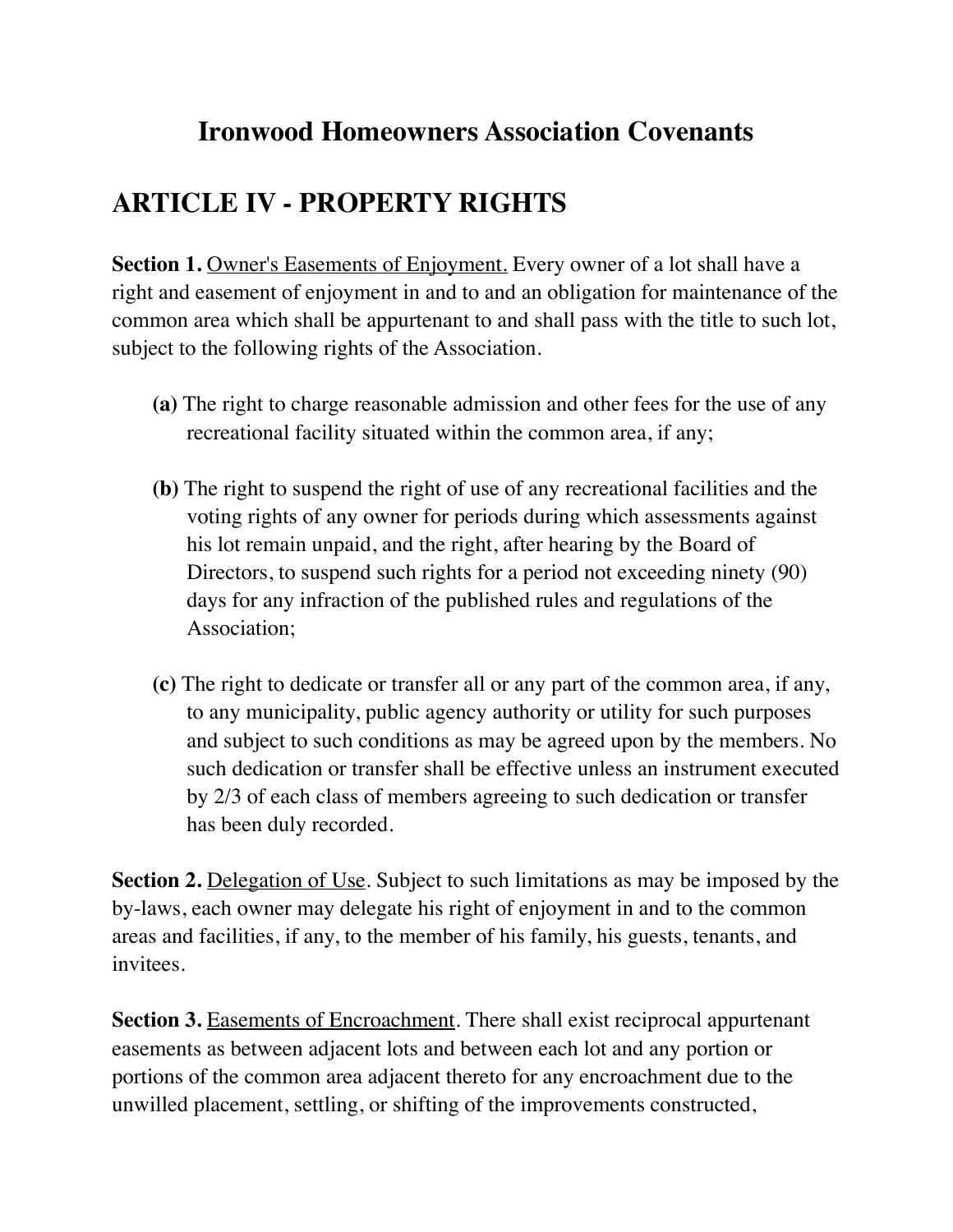reconstructed, or altered thereon, provided such construction, reconstruction, or alteration is in accordance with the terms of this declaration. Such easements shall exist to a distance of not more than one foot as measured from any point on the common boundary between adjacent lots, and between each lot and any adjacent portion of the common area, along a line perpendicular to such boundary at such point. No easement for encroachment shall exist as to any encroachment occurring due to the willful conduct of an owner.

## **Section 4.** Other Easements:

- **(a)** Easements for installation and maintenance of utilities and drainage facilities are shown on the recorded subdivision plat. Within these easements, no structure, planting, or other material shall be placed or permitted to remain which may damage or interfere with the installation and maintenance of utilities, or which may damage, interfere with , or change the direction of flow or drainage facilities in the easements. The easement area of each lot and all improvements therein shall be continuously maintained by the owner of such lot, except for improvements or maintenance of which a public authority or utility company is responsible.
- **(b)** No dwelling unit or other structure of any kind shall be built, erected, or maintained on any such easement, reservation or right-of-way, and such easements, reservations, and right-of-way shall at all times be open and accessible to public and quasi-public utility corporations, their employees, and contractors, and shall also be open and accessible to Declarant, its successors and assigns, all of whom shall have the right and privilege of doing whatever may be necessary in, on, under and above such locations to carry out any of the purposes for which such easements, reservations and rights-of-way are reserved.

**Section 5.** Right of Entry. The Association, through its dully authorized employees and contractors, shall have the right after reasonable notice to the owner thereof, to enter any lot at any reasonable hour on any day to perform such maintenance as may be authorized herein.